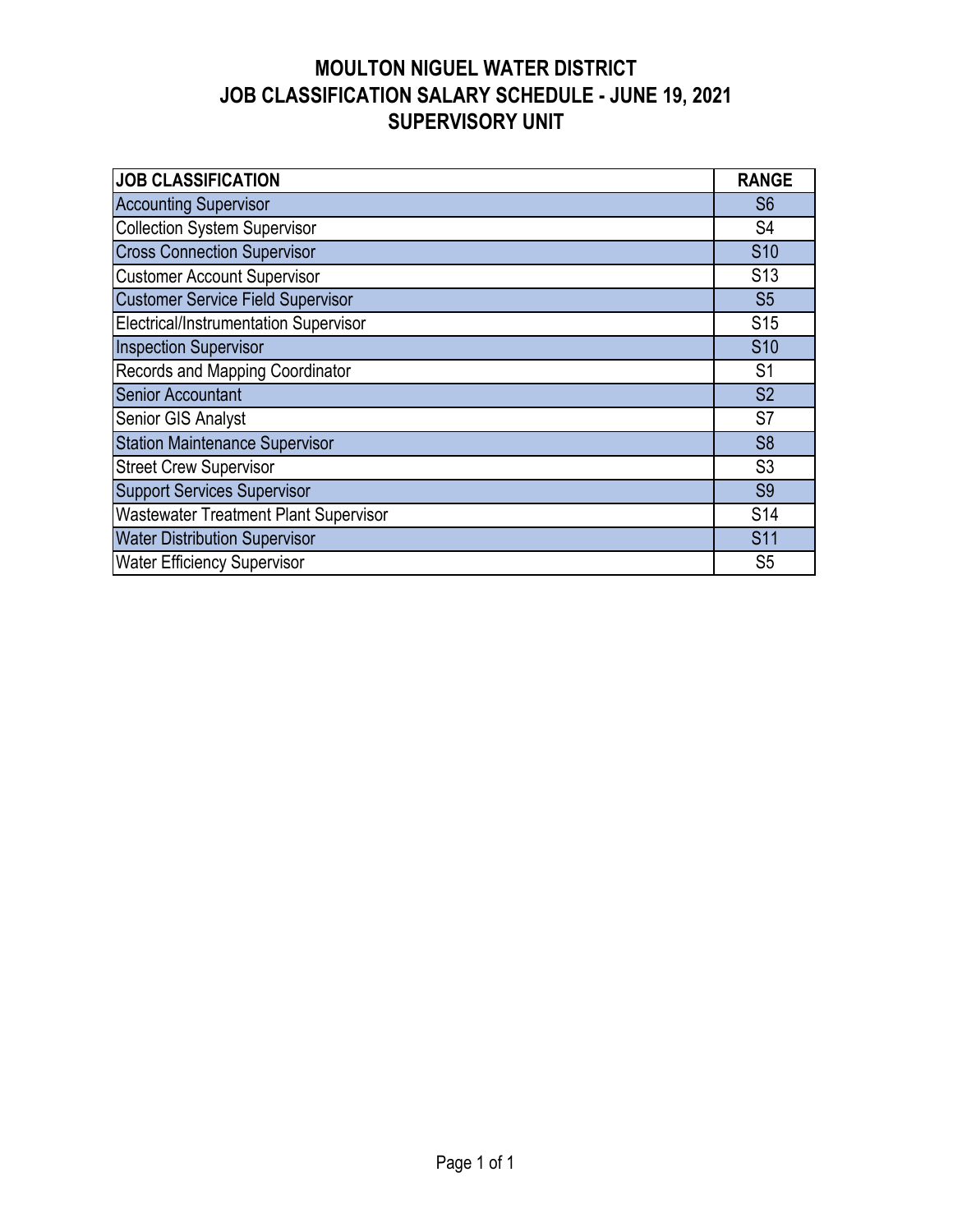## **MOULTON NIGUEL WATER DISTRICT JOB CLASSIFICATION SALARY SCHEDULE - JUNE 19, 2021 SUPERVISORY UNIT**

| 5,969.60<br>7,642.27<br>6,118.67<br>6,271.20<br>6,428.93<br>6,590.13<br>6,754.80<br>6,922.93<br>7,096.27<br>7,273.07<br>7,455.07<br>Monthly<br>36.18<br>35.30<br>37.09<br>38.02<br>38.97<br>41.96<br>44.09<br>34.44<br>39.94<br>40.94<br>43.01<br>S <sub>1</sub><br>Hourly<br>77,147.20<br>81,057.60<br>83,075.20<br>87,276.80<br>91,707.20<br>71,635.20<br>73,424.00<br>75,254.40<br>89,460.80<br>79,081.60<br>85,155.20<br>Annually<br>8,063.47<br>6,617.87<br>6,782.53<br>6,952.40<br>7,127.47<br>7,304.27<br>7,488.00<br>7,865.87<br>8,264.53<br>8,470.80<br>7,675.20<br>Monthly<br>Senior Accountant<br>S <sub>2</sub><br>38.18<br>39.13<br>40.11<br>41.12<br>42.14<br>43.20<br>44.28<br>45.38<br>46.52<br>47.68<br>48.87<br>Hourly<br>81,390.40<br>83,428.80<br>85,529.60<br>89,856.00<br>92,102.40<br>94,390.40<br>96,761.60<br>99,174.40<br>101,649.60<br>79,414.40<br>87,651.20<br>Annually<br>7,129.20<br>7,869.33<br>8,268.00<br>9,126.00<br>7,307.73<br>7,489.73<br>7,676.93<br>8,065.20<br>8,474.27<br>8,685.73<br>8,904.13<br>Monthly<br><b>Street Crew Supervisor</b><br>42.16<br>43.21<br>46.53<br>50.11<br>52.65<br>41.13<br>44.29<br>47.70<br>48.89<br>51.37<br>S <sub>3</sub><br>45.40<br>Hourly<br>92,123.20<br>99,216.00<br>104,228.80<br>87,692.80<br>89,876.80<br>94,432.00<br>96,782.40<br>101,691.20<br>106,849.60<br>109,512.00<br>85,550.40<br>Annually<br>7,143.07<br>7,321.60<br>7,505.33<br>7,692.53<br>8,082.53<br>8,283.60<br>8,703.07<br>9,143.33<br>7,884.93<br>8,491.60<br>8,921.47<br>Monthly<br><b>Collection System Supervisor</b><br>52.75<br>41.21<br>42.24<br>43.30<br>44.38<br>46.63<br>47.79<br>48.99<br>50.21<br>45.49<br>51.47<br>S <sub>4</sub><br>Hourly<br>99,403.20<br>90,064.00<br>92,310.40<br>96,990.40<br>104,436.80<br>109,720.00<br>85,716.80<br>87,859.20<br>94,619.20<br>101,899.20<br>107,057.60<br>Annually<br>7,645.73<br>8,866.00<br>9,314.93<br>Monthly<br>7,276.53<br>7,458.53<br>7,836.40<br>8,032.27<br>8,233.33<br>8,437.87<br>8,649.33<br>9,087.87<br>53.74<br>S <sub>5</sub><br>43.03<br>44.11<br>46.34<br>47.50<br>48.68<br>51.15<br>52.43<br>41.98<br>45.21<br>49.90<br>Hourly<br>94,036.80<br>98,800.00<br>106,392.00<br>87,318.40<br>89,502.40<br>91,748.80<br>96,387.20<br>101,254.40<br>109,054.40<br>111,779.20<br>103,792.00<br>Annually<br>7,822.53<br>9,531.60<br>7,631.87<br>8,018.40<br>8,219.47<br>8,425.73<br>8,635.47<br>8,852.13<br>9,072.27<br>9,299.33<br>7,446.40<br>Monthly<br>52.34<br>54.99<br>42.96<br>44.03<br>45.13<br>46.26<br>48.61<br>49.82<br>53.65<br>S <sub>6</sub><br>47.42<br>51.07<br>Hourly<br>91,582.40<br>93,870.40<br>96,220.80<br>98,633.60<br>101,108.80<br>103,625.60<br>106,225.60<br>108,867.20<br>114,379.20<br>89,356.80<br>111,592.00<br>Annually<br>7,552.13<br>7,935.20<br>8,132.80<br>8,545.33<br>8,758.53<br>8,976.93<br>9,202.27<br>9,666.80<br>7,741.07<br>8,335.60<br>9,431.07<br>Monthly<br>Senior GIS Analyst<br>45.78<br>51.79<br>53.09<br>55.77<br>43.57<br>44.66<br>46.92<br>48.09<br>49.30<br>50.53<br>54.41<br>S7<br>Hourly<br>90,625.60<br>92,892.80<br>95,222.40<br>97,593.60<br>100,027.20<br>102,544.00<br>105,102.40<br>110,427.20<br>113,172.80<br>116,001.60<br>107,723.20<br>Annually<br>7,569.47<br>7,952.53<br>8,354.67<br>8,564.40<br>8,777.60<br>8,997.73<br>9,223.07<br>9,453.60<br>9,689.33<br>Monthly<br>7,758.40<br>8,151.87<br>Station Maintenance Supervisor<br>43.67<br>44.76<br>45.88<br>47.03<br>48.20<br>49.41<br>50.64<br>53.21<br>55.90<br>51.91<br>54.54<br>S <sub>8</sub><br>Hourly<br>95,430.40<br>97,822.40<br>90,833.60<br>93,100.80<br>100,256.00<br>102,772.80<br>105,331.20<br>107,972.80<br>110,676.80<br>113,443.20<br>116,272.00<br>Annually<br>8,800.13<br>9,713.60<br>7,588.53<br>7,973.33<br>8,172.67<br>8,375.47<br>8,585.20<br>9,020.27<br>9,245.60<br>9,477.87<br>7,777.47<br>Monthly<br>Support Services Supervisor<br>44.87<br>53.34<br>56.04<br>43.78<br>46.00<br>47.15<br>48.32<br>49.53<br>50.77<br>52.04<br>54.68<br>S <sub>9</sub><br>Hourly<br>91,062.40<br>93,329.60<br>95,680.00<br>98,072.00<br>103,022.40<br>105,601.60<br>110,947.20<br>100,505.60<br>108,243.20<br>113,734.40<br>116,563.20<br>Annually<br><b>Cross Connection Supervisor</b><br>7,716.80<br>7,909.20<br>8,106.80<br>8,309.60<br>8,730.80<br>9,401.60<br>9,637.33<br>8,517.60<br>8,949.20<br>9,172.80<br>9,878.27<br>Monthly<br>S <sub>10</sub><br>45.63<br>46.77<br>50.37<br>51.63<br>54.24<br>56.99<br><b>Inspection Supervisor</b><br>44.52<br>47.94<br>49.14<br>52.92<br>55.60<br>Hourly<br>92,601.60<br>97,281.60<br>99,715.20<br>102,211.20<br>104,769.60<br>107,390.40<br>112,819.20<br>94,910.40<br>110,073.60<br>115,648.00<br>118,539.20<br>Annually | <b>JOB CLASSIFICATION</b>                | Range | Frequency | Step 1   | Step 2   | Step 3   | Step 4   | Step 5   | Step 6   | Step 7   | Step 8   | Step 9   | Step 10  | Step 11   |
|-----------------------------------------------------------------------------------------------------------------------------------------------------------------------------------------------------------------------------------------------------------------------------------------------------------------------------------------------------------------------------------------------------------------------------------------------------------------------------------------------------------------------------------------------------------------------------------------------------------------------------------------------------------------------------------------------------------------------------------------------------------------------------------------------------------------------------------------------------------------------------------------------------------------------------------------------------------------------------------------------------------------------------------------------------------------------------------------------------------------------------------------------------------------------------------------------------------------------------------------------------------------------------------------------------------------------------------------------------------------------------------------------------------------------------------------------------------------------------------------------------------------------------------------------------------------------------------------------------------------------------------------------------------------------------------------------------------------------------------------------------------------------------------------------------------------------------------------------------------------------------------------------------------------------------------------------------------------------------------------------------------------------------------------------------------------------------------------------------------------------------------------------------------------------------------------------------------------------------------------------------------------------------------------------------------------------------------------------------------------------------------------------------------------------------------------------------------------------------------------------------------------------------------------------------------------------------------------------------------------------------------------------------------------------------------------------------------------------------------------------------------------------------------------------------------------------------------------------------------------------------------------------------------------------------------------------------------------------------------------------------------------------------------------------------------------------------------------------------------------------------------------------------------------------------------------------------------------------------------------------------------------------------------------------------------------------------------------------------------------------------------------------------------------------------------------------------------------------------------------------------------------------------------------------------------------------------------------------------------------------------------------------------------------------------------------------------------------------------------------------------------------------------------------------------------------------------------------------------------------------------------------------------------------------------------------------------------------------------------------------------------------------------------------------------------------------------------------------------------------------------------------------------------------------------------------------------------------------------------------------------------------------------------------------------------------------------------------------------------------------------------------------------------------------------------------------------------------------------------------------------------------------------------------------------------------------------------------------------------------------------------------------------------------------------------------------------------------------|------------------------------------------|-------|-----------|----------|----------|----------|----------|----------|----------|----------|----------|----------|----------|-----------|
|                                                                                                                                                                                                                                                                                                                                                                                                                                                                                                                                                                                                                                                                                                                                                                                                                                                                                                                                                                                                                                                                                                                                                                                                                                                                                                                                                                                                                                                                                                                                                                                                                                                                                                                                                                                                                                                                                                                                                                                                                                                                                                                                                                                                                                                                                                                                                                                                                                                                                                                                                                                                                                                                                                                                                                                                                                                                                                                                                                                                                                                                                                                                                                                                                                                                                                                                                                                                                                                                                                                                                                                                                                                                                                                                                                                                                                                                                                                                                                                                                                                                                                                                                                                                                                                                                                                                                                                                                                                                                                                                                                                                                                                                                                                       | Records and Mapping Coordinator          |       |           |          |          |          |          |          |          |          |          |          |          |           |
|                                                                                                                                                                                                                                                                                                                                                                                                                                                                                                                                                                                                                                                                                                                                                                                                                                                                                                                                                                                                                                                                                                                                                                                                                                                                                                                                                                                                                                                                                                                                                                                                                                                                                                                                                                                                                                                                                                                                                                                                                                                                                                                                                                                                                                                                                                                                                                                                                                                                                                                                                                                                                                                                                                                                                                                                                                                                                                                                                                                                                                                                                                                                                                                                                                                                                                                                                                                                                                                                                                                                                                                                                                                                                                                                                                                                                                                                                                                                                                                                                                                                                                                                                                                                                                                                                                                                                                                                                                                                                                                                                                                                                                                                                                                       |                                          |       |           |          |          |          |          |          |          |          |          |          |          |           |
|                                                                                                                                                                                                                                                                                                                                                                                                                                                                                                                                                                                                                                                                                                                                                                                                                                                                                                                                                                                                                                                                                                                                                                                                                                                                                                                                                                                                                                                                                                                                                                                                                                                                                                                                                                                                                                                                                                                                                                                                                                                                                                                                                                                                                                                                                                                                                                                                                                                                                                                                                                                                                                                                                                                                                                                                                                                                                                                                                                                                                                                                                                                                                                                                                                                                                                                                                                                                                                                                                                                                                                                                                                                                                                                                                                                                                                                                                                                                                                                                                                                                                                                                                                                                                                                                                                                                                                                                                                                                                                                                                                                                                                                                                                                       |                                          |       |           |          |          |          |          |          |          |          |          |          |          |           |
|                                                                                                                                                                                                                                                                                                                                                                                                                                                                                                                                                                                                                                                                                                                                                                                                                                                                                                                                                                                                                                                                                                                                                                                                                                                                                                                                                                                                                                                                                                                                                                                                                                                                                                                                                                                                                                                                                                                                                                                                                                                                                                                                                                                                                                                                                                                                                                                                                                                                                                                                                                                                                                                                                                                                                                                                                                                                                                                                                                                                                                                                                                                                                                                                                                                                                                                                                                                                                                                                                                                                                                                                                                                                                                                                                                                                                                                                                                                                                                                                                                                                                                                                                                                                                                                                                                                                                                                                                                                                                                                                                                                                                                                                                                                       |                                          |       |           |          |          |          |          |          |          |          |          |          |          |           |
|                                                                                                                                                                                                                                                                                                                                                                                                                                                                                                                                                                                                                                                                                                                                                                                                                                                                                                                                                                                                                                                                                                                                                                                                                                                                                                                                                                                                                                                                                                                                                                                                                                                                                                                                                                                                                                                                                                                                                                                                                                                                                                                                                                                                                                                                                                                                                                                                                                                                                                                                                                                                                                                                                                                                                                                                                                                                                                                                                                                                                                                                                                                                                                                                                                                                                                                                                                                                                                                                                                                                                                                                                                                                                                                                                                                                                                                                                                                                                                                                                                                                                                                                                                                                                                                                                                                                                                                                                                                                                                                                                                                                                                                                                                                       |                                          |       |           |          |          |          |          |          |          |          |          |          |          |           |
|                                                                                                                                                                                                                                                                                                                                                                                                                                                                                                                                                                                                                                                                                                                                                                                                                                                                                                                                                                                                                                                                                                                                                                                                                                                                                                                                                                                                                                                                                                                                                                                                                                                                                                                                                                                                                                                                                                                                                                                                                                                                                                                                                                                                                                                                                                                                                                                                                                                                                                                                                                                                                                                                                                                                                                                                                                                                                                                                                                                                                                                                                                                                                                                                                                                                                                                                                                                                                                                                                                                                                                                                                                                                                                                                                                                                                                                                                                                                                                                                                                                                                                                                                                                                                                                                                                                                                                                                                                                                                                                                                                                                                                                                                                                       |                                          |       |           |          |          |          |          |          |          |          |          |          |          |           |
|                                                                                                                                                                                                                                                                                                                                                                                                                                                                                                                                                                                                                                                                                                                                                                                                                                                                                                                                                                                                                                                                                                                                                                                                                                                                                                                                                                                                                                                                                                                                                                                                                                                                                                                                                                                                                                                                                                                                                                                                                                                                                                                                                                                                                                                                                                                                                                                                                                                                                                                                                                                                                                                                                                                                                                                                                                                                                                                                                                                                                                                                                                                                                                                                                                                                                                                                                                                                                                                                                                                                                                                                                                                                                                                                                                                                                                                                                                                                                                                                                                                                                                                                                                                                                                                                                                                                                                                                                                                                                                                                                                                                                                                                                                                       |                                          |       |           |          |          |          |          |          |          |          |          |          |          |           |
|                                                                                                                                                                                                                                                                                                                                                                                                                                                                                                                                                                                                                                                                                                                                                                                                                                                                                                                                                                                                                                                                                                                                                                                                                                                                                                                                                                                                                                                                                                                                                                                                                                                                                                                                                                                                                                                                                                                                                                                                                                                                                                                                                                                                                                                                                                                                                                                                                                                                                                                                                                                                                                                                                                                                                                                                                                                                                                                                                                                                                                                                                                                                                                                                                                                                                                                                                                                                                                                                                                                                                                                                                                                                                                                                                                                                                                                                                                                                                                                                                                                                                                                                                                                                                                                                                                                                                                                                                                                                                                                                                                                                                                                                                                                       |                                          |       |           |          |          |          |          |          |          |          |          |          |          |           |
|                                                                                                                                                                                                                                                                                                                                                                                                                                                                                                                                                                                                                                                                                                                                                                                                                                                                                                                                                                                                                                                                                                                                                                                                                                                                                                                                                                                                                                                                                                                                                                                                                                                                                                                                                                                                                                                                                                                                                                                                                                                                                                                                                                                                                                                                                                                                                                                                                                                                                                                                                                                                                                                                                                                                                                                                                                                                                                                                                                                                                                                                                                                                                                                                                                                                                                                                                                                                                                                                                                                                                                                                                                                                                                                                                                                                                                                                                                                                                                                                                                                                                                                                                                                                                                                                                                                                                                                                                                                                                                                                                                                                                                                                                                                       |                                          |       |           |          |          |          |          |          |          |          |          |          |          |           |
|                                                                                                                                                                                                                                                                                                                                                                                                                                                                                                                                                                                                                                                                                                                                                                                                                                                                                                                                                                                                                                                                                                                                                                                                                                                                                                                                                                                                                                                                                                                                                                                                                                                                                                                                                                                                                                                                                                                                                                                                                                                                                                                                                                                                                                                                                                                                                                                                                                                                                                                                                                                                                                                                                                                                                                                                                                                                                                                                                                                                                                                                                                                                                                                                                                                                                                                                                                                                                                                                                                                                                                                                                                                                                                                                                                                                                                                                                                                                                                                                                                                                                                                                                                                                                                                                                                                                                                                                                                                                                                                                                                                                                                                                                                                       |                                          |       |           |          |          |          |          |          |          |          |          |          |          |           |
|                                                                                                                                                                                                                                                                                                                                                                                                                                                                                                                                                                                                                                                                                                                                                                                                                                                                                                                                                                                                                                                                                                                                                                                                                                                                                                                                                                                                                                                                                                                                                                                                                                                                                                                                                                                                                                                                                                                                                                                                                                                                                                                                                                                                                                                                                                                                                                                                                                                                                                                                                                                                                                                                                                                                                                                                                                                                                                                                                                                                                                                                                                                                                                                                                                                                                                                                                                                                                                                                                                                                                                                                                                                                                                                                                                                                                                                                                                                                                                                                                                                                                                                                                                                                                                                                                                                                                                                                                                                                                                                                                                                                                                                                                                                       |                                          |       |           |          |          |          |          |          |          |          |          |          |          |           |
|                                                                                                                                                                                                                                                                                                                                                                                                                                                                                                                                                                                                                                                                                                                                                                                                                                                                                                                                                                                                                                                                                                                                                                                                                                                                                                                                                                                                                                                                                                                                                                                                                                                                                                                                                                                                                                                                                                                                                                                                                                                                                                                                                                                                                                                                                                                                                                                                                                                                                                                                                                                                                                                                                                                                                                                                                                                                                                                                                                                                                                                                                                                                                                                                                                                                                                                                                                                                                                                                                                                                                                                                                                                                                                                                                                                                                                                                                                                                                                                                                                                                                                                                                                                                                                                                                                                                                                                                                                                                                                                                                                                                                                                                                                                       |                                          |       |           |          |          |          |          |          |          |          |          |          |          |           |
|                                                                                                                                                                                                                                                                                                                                                                                                                                                                                                                                                                                                                                                                                                                                                                                                                                                                                                                                                                                                                                                                                                                                                                                                                                                                                                                                                                                                                                                                                                                                                                                                                                                                                                                                                                                                                                                                                                                                                                                                                                                                                                                                                                                                                                                                                                                                                                                                                                                                                                                                                                                                                                                                                                                                                                                                                                                                                                                                                                                                                                                                                                                                                                                                                                                                                                                                                                                                                                                                                                                                                                                                                                                                                                                                                                                                                                                                                                                                                                                                                                                                                                                                                                                                                                                                                                                                                                                                                                                                                                                                                                                                                                                                                                                       |                                          |       |           |          |          |          |          |          |          |          |          |          |          |           |
|                                                                                                                                                                                                                                                                                                                                                                                                                                                                                                                                                                                                                                                                                                                                                                                                                                                                                                                                                                                                                                                                                                                                                                                                                                                                                                                                                                                                                                                                                                                                                                                                                                                                                                                                                                                                                                                                                                                                                                                                                                                                                                                                                                                                                                                                                                                                                                                                                                                                                                                                                                                                                                                                                                                                                                                                                                                                                                                                                                                                                                                                                                                                                                                                                                                                                                                                                                                                                                                                                                                                                                                                                                                                                                                                                                                                                                                                                                                                                                                                                                                                                                                                                                                                                                                                                                                                                                                                                                                                                                                                                                                                                                                                                                                       |                                          |       |           |          |          |          |          |          |          |          |          |          |          |           |
|                                                                                                                                                                                                                                                                                                                                                                                                                                                                                                                                                                                                                                                                                                                                                                                                                                                                                                                                                                                                                                                                                                                                                                                                                                                                                                                                                                                                                                                                                                                                                                                                                                                                                                                                                                                                                                                                                                                                                                                                                                                                                                                                                                                                                                                                                                                                                                                                                                                                                                                                                                                                                                                                                                                                                                                                                                                                                                                                                                                                                                                                                                                                                                                                                                                                                                                                                                                                                                                                                                                                                                                                                                                                                                                                                                                                                                                                                                                                                                                                                                                                                                                                                                                                                                                                                                                                                                                                                                                                                                                                                                                                                                                                                                                       |                                          |       |           |          |          |          |          |          |          |          |          |          |          |           |
|                                                                                                                                                                                                                                                                                                                                                                                                                                                                                                                                                                                                                                                                                                                                                                                                                                                                                                                                                                                                                                                                                                                                                                                                                                                                                                                                                                                                                                                                                                                                                                                                                                                                                                                                                                                                                                                                                                                                                                                                                                                                                                                                                                                                                                                                                                                                                                                                                                                                                                                                                                                                                                                                                                                                                                                                                                                                                                                                                                                                                                                                                                                                                                                                                                                                                                                                                                                                                                                                                                                                                                                                                                                                                                                                                                                                                                                                                                                                                                                                                                                                                                                                                                                                                                                                                                                                                                                                                                                                                                                                                                                                                                                                                                                       | <b>Customer Service Field Supervisor</b> |       |           |          |          |          |          |          |          |          |          |          |          |           |
|                                                                                                                                                                                                                                                                                                                                                                                                                                                                                                                                                                                                                                                                                                                                                                                                                                                                                                                                                                                                                                                                                                                                                                                                                                                                                                                                                                                                                                                                                                                                                                                                                                                                                                                                                                                                                                                                                                                                                                                                                                                                                                                                                                                                                                                                                                                                                                                                                                                                                                                                                                                                                                                                                                                                                                                                                                                                                                                                                                                                                                                                                                                                                                                                                                                                                                                                                                                                                                                                                                                                                                                                                                                                                                                                                                                                                                                                                                                                                                                                                                                                                                                                                                                                                                                                                                                                                                                                                                                                                                                                                                                                                                                                                                                       | <b>Water Efficiency Supervisor</b>       |       |           |          |          |          |          |          |          |          |          |          |          |           |
|                                                                                                                                                                                                                                                                                                                                                                                                                                                                                                                                                                                                                                                                                                                                                                                                                                                                                                                                                                                                                                                                                                                                                                                                                                                                                                                                                                                                                                                                                                                                                                                                                                                                                                                                                                                                                                                                                                                                                                                                                                                                                                                                                                                                                                                                                                                                                                                                                                                                                                                                                                                                                                                                                                                                                                                                                                                                                                                                                                                                                                                                                                                                                                                                                                                                                                                                                                                                                                                                                                                                                                                                                                                                                                                                                                                                                                                                                                                                                                                                                                                                                                                                                                                                                                                                                                                                                                                                                                                                                                                                                                                                                                                                                                                       |                                          |       |           |          |          |          |          |          |          |          |          |          |          |           |
|                                                                                                                                                                                                                                                                                                                                                                                                                                                                                                                                                                                                                                                                                                                                                                                                                                                                                                                                                                                                                                                                                                                                                                                                                                                                                                                                                                                                                                                                                                                                                                                                                                                                                                                                                                                                                                                                                                                                                                                                                                                                                                                                                                                                                                                                                                                                                                                                                                                                                                                                                                                                                                                                                                                                                                                                                                                                                                                                                                                                                                                                                                                                                                                                                                                                                                                                                                                                                                                                                                                                                                                                                                                                                                                                                                                                                                                                                                                                                                                                                                                                                                                                                                                                                                                                                                                                                                                                                                                                                                                                                                                                                                                                                                                       |                                          |       |           |          |          |          |          |          |          |          |          |          |          |           |
|                                                                                                                                                                                                                                                                                                                                                                                                                                                                                                                                                                                                                                                                                                                                                                                                                                                                                                                                                                                                                                                                                                                                                                                                                                                                                                                                                                                                                                                                                                                                                                                                                                                                                                                                                                                                                                                                                                                                                                                                                                                                                                                                                                                                                                                                                                                                                                                                                                                                                                                                                                                                                                                                                                                                                                                                                                                                                                                                                                                                                                                                                                                                                                                                                                                                                                                                                                                                                                                                                                                                                                                                                                                                                                                                                                                                                                                                                                                                                                                                                                                                                                                                                                                                                                                                                                                                                                                                                                                                                                                                                                                                                                                                                                                       | <b>Accounting Supervisor</b>             |       |           |          |          |          |          |          |          |          |          |          |          |           |
|                                                                                                                                                                                                                                                                                                                                                                                                                                                                                                                                                                                                                                                                                                                                                                                                                                                                                                                                                                                                                                                                                                                                                                                                                                                                                                                                                                                                                                                                                                                                                                                                                                                                                                                                                                                                                                                                                                                                                                                                                                                                                                                                                                                                                                                                                                                                                                                                                                                                                                                                                                                                                                                                                                                                                                                                                                                                                                                                                                                                                                                                                                                                                                                                                                                                                                                                                                                                                                                                                                                                                                                                                                                                                                                                                                                                                                                                                                                                                                                                                                                                                                                                                                                                                                                                                                                                                                                                                                                                                                                                                                                                                                                                                                                       |                                          |       |           |          |          |          |          |          |          |          |          |          |          |           |
|                                                                                                                                                                                                                                                                                                                                                                                                                                                                                                                                                                                                                                                                                                                                                                                                                                                                                                                                                                                                                                                                                                                                                                                                                                                                                                                                                                                                                                                                                                                                                                                                                                                                                                                                                                                                                                                                                                                                                                                                                                                                                                                                                                                                                                                                                                                                                                                                                                                                                                                                                                                                                                                                                                                                                                                                                                                                                                                                                                                                                                                                                                                                                                                                                                                                                                                                                                                                                                                                                                                                                                                                                                                                                                                                                                                                                                                                                                                                                                                                                                                                                                                                                                                                                                                                                                                                                                                                                                                                                                                                                                                                                                                                                                                       |                                          |       |           |          |          |          |          |          |          |          |          |          |          |           |
|                                                                                                                                                                                                                                                                                                                                                                                                                                                                                                                                                                                                                                                                                                                                                                                                                                                                                                                                                                                                                                                                                                                                                                                                                                                                                                                                                                                                                                                                                                                                                                                                                                                                                                                                                                                                                                                                                                                                                                                                                                                                                                                                                                                                                                                                                                                                                                                                                                                                                                                                                                                                                                                                                                                                                                                                                                                                                                                                                                                                                                                                                                                                                                                                                                                                                                                                                                                                                                                                                                                                                                                                                                                                                                                                                                                                                                                                                                                                                                                                                                                                                                                                                                                                                                                                                                                                                                                                                                                                                                                                                                                                                                                                                                                       |                                          |       |           |          |          |          |          |          |          |          |          |          |          |           |
|                                                                                                                                                                                                                                                                                                                                                                                                                                                                                                                                                                                                                                                                                                                                                                                                                                                                                                                                                                                                                                                                                                                                                                                                                                                                                                                                                                                                                                                                                                                                                                                                                                                                                                                                                                                                                                                                                                                                                                                                                                                                                                                                                                                                                                                                                                                                                                                                                                                                                                                                                                                                                                                                                                                                                                                                                                                                                                                                                                                                                                                                                                                                                                                                                                                                                                                                                                                                                                                                                                                                                                                                                                                                                                                                                                                                                                                                                                                                                                                                                                                                                                                                                                                                                                                                                                                                                                                                                                                                                                                                                                                                                                                                                                                       |                                          |       |           |          |          |          |          |          |          |          |          |          |          |           |
|                                                                                                                                                                                                                                                                                                                                                                                                                                                                                                                                                                                                                                                                                                                                                                                                                                                                                                                                                                                                                                                                                                                                                                                                                                                                                                                                                                                                                                                                                                                                                                                                                                                                                                                                                                                                                                                                                                                                                                                                                                                                                                                                                                                                                                                                                                                                                                                                                                                                                                                                                                                                                                                                                                                                                                                                                                                                                                                                                                                                                                                                                                                                                                                                                                                                                                                                                                                                                                                                                                                                                                                                                                                                                                                                                                                                                                                                                                                                                                                                                                                                                                                                                                                                                                                                                                                                                                                                                                                                                                                                                                                                                                                                                                                       |                                          |       |           |          |          |          |          |          |          |          |          |          |          |           |
|                                                                                                                                                                                                                                                                                                                                                                                                                                                                                                                                                                                                                                                                                                                                                                                                                                                                                                                                                                                                                                                                                                                                                                                                                                                                                                                                                                                                                                                                                                                                                                                                                                                                                                                                                                                                                                                                                                                                                                                                                                                                                                                                                                                                                                                                                                                                                                                                                                                                                                                                                                                                                                                                                                                                                                                                                                                                                                                                                                                                                                                                                                                                                                                                                                                                                                                                                                                                                                                                                                                                                                                                                                                                                                                                                                                                                                                                                                                                                                                                                                                                                                                                                                                                                                                                                                                                                                                                                                                                                                                                                                                                                                                                                                                       |                                          |       |           |          |          |          |          |          |          |          |          |          |          |           |
|                                                                                                                                                                                                                                                                                                                                                                                                                                                                                                                                                                                                                                                                                                                                                                                                                                                                                                                                                                                                                                                                                                                                                                                                                                                                                                                                                                                                                                                                                                                                                                                                                                                                                                                                                                                                                                                                                                                                                                                                                                                                                                                                                                                                                                                                                                                                                                                                                                                                                                                                                                                                                                                                                                                                                                                                                                                                                                                                                                                                                                                                                                                                                                                                                                                                                                                                                                                                                                                                                                                                                                                                                                                                                                                                                                                                                                                                                                                                                                                                                                                                                                                                                                                                                                                                                                                                                                                                                                                                                                                                                                                                                                                                                                                       |                                          |       |           |          |          |          |          |          |          |          |          |          |          |           |
|                                                                                                                                                                                                                                                                                                                                                                                                                                                                                                                                                                                                                                                                                                                                                                                                                                                                                                                                                                                                                                                                                                                                                                                                                                                                                                                                                                                                                                                                                                                                                                                                                                                                                                                                                                                                                                                                                                                                                                                                                                                                                                                                                                                                                                                                                                                                                                                                                                                                                                                                                                                                                                                                                                                                                                                                                                                                                                                                                                                                                                                                                                                                                                                                                                                                                                                                                                                                                                                                                                                                                                                                                                                                                                                                                                                                                                                                                                                                                                                                                                                                                                                                                                                                                                                                                                                                                                                                                                                                                                                                                                                                                                                                                                                       |                                          |       |           |          |          |          |          |          |          |          |          |          |          |           |
|                                                                                                                                                                                                                                                                                                                                                                                                                                                                                                                                                                                                                                                                                                                                                                                                                                                                                                                                                                                                                                                                                                                                                                                                                                                                                                                                                                                                                                                                                                                                                                                                                                                                                                                                                                                                                                                                                                                                                                                                                                                                                                                                                                                                                                                                                                                                                                                                                                                                                                                                                                                                                                                                                                                                                                                                                                                                                                                                                                                                                                                                                                                                                                                                                                                                                                                                                                                                                                                                                                                                                                                                                                                                                                                                                                                                                                                                                                                                                                                                                                                                                                                                                                                                                                                                                                                                                                                                                                                                                                                                                                                                                                                                                                                       |                                          |       |           |          |          |          |          |          |          |          |          |          |          |           |
|                                                                                                                                                                                                                                                                                                                                                                                                                                                                                                                                                                                                                                                                                                                                                                                                                                                                                                                                                                                                                                                                                                                                                                                                                                                                                                                                                                                                                                                                                                                                                                                                                                                                                                                                                                                                                                                                                                                                                                                                                                                                                                                                                                                                                                                                                                                                                                                                                                                                                                                                                                                                                                                                                                                                                                                                                                                                                                                                                                                                                                                                                                                                                                                                                                                                                                                                                                                                                                                                                                                                                                                                                                                                                                                                                                                                                                                                                                                                                                                                                                                                                                                                                                                                                                                                                                                                                                                                                                                                                                                                                                                                                                                                                                                       |                                          |       |           |          |          |          |          |          |          |          |          |          |          |           |
|                                                                                                                                                                                                                                                                                                                                                                                                                                                                                                                                                                                                                                                                                                                                                                                                                                                                                                                                                                                                                                                                                                                                                                                                                                                                                                                                                                                                                                                                                                                                                                                                                                                                                                                                                                                                                                                                                                                                                                                                                                                                                                                                                                                                                                                                                                                                                                                                                                                                                                                                                                                                                                                                                                                                                                                                                                                                                                                                                                                                                                                                                                                                                                                                                                                                                                                                                                                                                                                                                                                                                                                                                                                                                                                                                                                                                                                                                                                                                                                                                                                                                                                                                                                                                                                                                                                                                                                                                                                                                                                                                                                                                                                                                                                       |                                          |       |           |          |          |          |          |          |          |          |          |          |          |           |
|                                                                                                                                                                                                                                                                                                                                                                                                                                                                                                                                                                                                                                                                                                                                                                                                                                                                                                                                                                                                                                                                                                                                                                                                                                                                                                                                                                                                                                                                                                                                                                                                                                                                                                                                                                                                                                                                                                                                                                                                                                                                                                                                                                                                                                                                                                                                                                                                                                                                                                                                                                                                                                                                                                                                                                                                                                                                                                                                                                                                                                                                                                                                                                                                                                                                                                                                                                                                                                                                                                                                                                                                                                                                                                                                                                                                                                                                                                                                                                                                                                                                                                                                                                                                                                                                                                                                                                                                                                                                                                                                                                                                                                                                                                                       |                                          |       |           |          |          |          |          |          |          |          |          |          |          |           |
|                                                                                                                                                                                                                                                                                                                                                                                                                                                                                                                                                                                                                                                                                                                                                                                                                                                                                                                                                                                                                                                                                                                                                                                                                                                                                                                                                                                                                                                                                                                                                                                                                                                                                                                                                                                                                                                                                                                                                                                                                                                                                                                                                                                                                                                                                                                                                                                                                                                                                                                                                                                                                                                                                                                                                                                                                                                                                                                                                                                                                                                                                                                                                                                                                                                                                                                                                                                                                                                                                                                                                                                                                                                                                                                                                                                                                                                                                                                                                                                                                                                                                                                                                                                                                                                                                                                                                                                                                                                                                                                                                                                                                                                                                                                       |                                          |       |           |          |          |          |          |          |          |          |          |          |          |           |
|                                                                                                                                                                                                                                                                                                                                                                                                                                                                                                                                                                                                                                                                                                                                                                                                                                                                                                                                                                                                                                                                                                                                                                                                                                                                                                                                                                                                                                                                                                                                                                                                                                                                                                                                                                                                                                                                                                                                                                                                                                                                                                                                                                                                                                                                                                                                                                                                                                                                                                                                                                                                                                                                                                                                                                                                                                                                                                                                                                                                                                                                                                                                                                                                                                                                                                                                                                                                                                                                                                                                                                                                                                                                                                                                                                                                                                                                                                                                                                                                                                                                                                                                                                                                                                                                                                                                                                                                                                                                                                                                                                                                                                                                                                                       |                                          |       |           |          |          |          |          |          |          |          |          |          |          |           |
|                                                                                                                                                                                                                                                                                                                                                                                                                                                                                                                                                                                                                                                                                                                                                                                                                                                                                                                                                                                                                                                                                                                                                                                                                                                                                                                                                                                                                                                                                                                                                                                                                                                                                                                                                                                                                                                                                                                                                                                                                                                                                                                                                                                                                                                                                                                                                                                                                                                                                                                                                                                                                                                                                                                                                                                                                                                                                                                                                                                                                                                                                                                                                                                                                                                                                                                                                                                                                                                                                                                                                                                                                                                                                                                                                                                                                                                                                                                                                                                                                                                                                                                                                                                                                                                                                                                                                                                                                                                                                                                                                                                                                                                                                                                       |                                          |       |           |          |          |          |          |          |          |          |          |          |          |           |
|                                                                                                                                                                                                                                                                                                                                                                                                                                                                                                                                                                                                                                                                                                                                                                                                                                                                                                                                                                                                                                                                                                                                                                                                                                                                                                                                                                                                                                                                                                                                                                                                                                                                                                                                                                                                                                                                                                                                                                                                                                                                                                                                                                                                                                                                                                                                                                                                                                                                                                                                                                                                                                                                                                                                                                                                                                                                                                                                                                                                                                                                                                                                                                                                                                                                                                                                                                                                                                                                                                                                                                                                                                                                                                                                                                                                                                                                                                                                                                                                                                                                                                                                                                                                                                                                                                                                                                                                                                                                                                                                                                                                                                                                                                                       |                                          |       |           |          |          |          |          |          |          |          |          |          |          |           |
|                                                                                                                                                                                                                                                                                                                                                                                                                                                                                                                                                                                                                                                                                                                                                                                                                                                                                                                                                                                                                                                                                                                                                                                                                                                                                                                                                                                                                                                                                                                                                                                                                                                                                                                                                                                                                                                                                                                                                                                                                                                                                                                                                                                                                                                                                                                                                                                                                                                                                                                                                                                                                                                                                                                                                                                                                                                                                                                                                                                                                                                                                                                                                                                                                                                                                                                                                                                                                                                                                                                                                                                                                                                                                                                                                                                                                                                                                                                                                                                                                                                                                                                                                                                                                                                                                                                                                                                                                                                                                                                                                                                                                                                                                                                       |                                          |       |           |          |          |          |          |          |          |          |          |          |          |           |
|                                                                                                                                                                                                                                                                                                                                                                                                                                                                                                                                                                                                                                                                                                                                                                                                                                                                                                                                                                                                                                                                                                                                                                                                                                                                                                                                                                                                                                                                                                                                                                                                                                                                                                                                                                                                                                                                                                                                                                                                                                                                                                                                                                                                                                                                                                                                                                                                                                                                                                                                                                                                                                                                                                                                                                                                                                                                                                                                                                                                                                                                                                                                                                                                                                                                                                                                                                                                                                                                                                                                                                                                                                                                                                                                                                                                                                                                                                                                                                                                                                                                                                                                                                                                                                                                                                                                                                                                                                                                                                                                                                                                                                                                                                                       |                                          |       |           |          |          |          |          |          |          |          |          |          |          |           |
|                                                                                                                                                                                                                                                                                                                                                                                                                                                                                                                                                                                                                                                                                                                                                                                                                                                                                                                                                                                                                                                                                                                                                                                                                                                                                                                                                                                                                                                                                                                                                                                                                                                                                                                                                                                                                                                                                                                                                                                                                                                                                                                                                                                                                                                                                                                                                                                                                                                                                                                                                                                                                                                                                                                                                                                                                                                                                                                                                                                                                                                                                                                                                                                                                                                                                                                                                                                                                                                                                                                                                                                                                                                                                                                                                                                                                                                                                                                                                                                                                                                                                                                                                                                                                                                                                                                                                                                                                                                                                                                                                                                                                                                                                                                       | <b>Water Distribution Supervisor</b>     |       | Monthly   | 7,824.27 | 8,020.13 | 8,221.20 | 8,425.73 | 8,637.20 | 8,852.13 | 9,074.00 | 9,301.07 | 9,533.33 | 9,770.80 | 10,015.20 |
| 46.27<br>47.43<br>51.07<br>52.35<br>53.66<br>55.00<br>56.37<br>45.14<br>48.61<br>49.83<br>57.78<br>S <sub>11</sub><br>Hourly                                                                                                                                                                                                                                                                                                                                                                                                                                                                                                                                                                                                                                                                                                                                                                                                                                                                                                                                                                                                                                                                                                                                                                                                                                                                                                                                                                                                                                                                                                                                                                                                                                                                                                                                                                                                                                                                                                                                                                                                                                                                                                                                                                                                                                                                                                                                                                                                                                                                                                                                                                                                                                                                                                                                                                                                                                                                                                                                                                                                                                                                                                                                                                                                                                                                                                                                                                                                                                                                                                                                                                                                                                                                                                                                                                                                                                                                                                                                                                                                                                                                                                                                                                                                                                                                                                                                                                                                                                                                                                                                                                                          |                                          |       |           |          |          |          |          |          |          |          |          |          |          |           |
| 93,891.20<br>98,654.40<br>101,108.80<br>106,225.60<br>108,888.00<br>114,400.00<br>120,182.40<br>96,241.60<br>103,646.40<br>111,612.80<br>117,249.60<br>Annually                                                                                                                                                                                                                                                                                                                                                                                                                                                                                                                                                                                                                                                                                                                                                                                                                                                                                                                                                                                                                                                                                                                                                                                                                                                                                                                                                                                                                                                                                                                                                                                                                                                                                                                                                                                                                                                                                                                                                                                                                                                                                                                                                                                                                                                                                                                                                                                                                                                                                                                                                                                                                                                                                                                                                                                                                                                                                                                                                                                                                                                                                                                                                                                                                                                                                                                                                                                                                                                                                                                                                                                                                                                                                                                                                                                                                                                                                                                                                                                                                                                                                                                                                                                                                                                                                                                                                                                                                                                                                                                                                       |                                          |       |           |          |          |          |          |          |          |          |          |          |          |           |

**These job classifications are Non-Exempt 2.5% Increase Between Each Step**